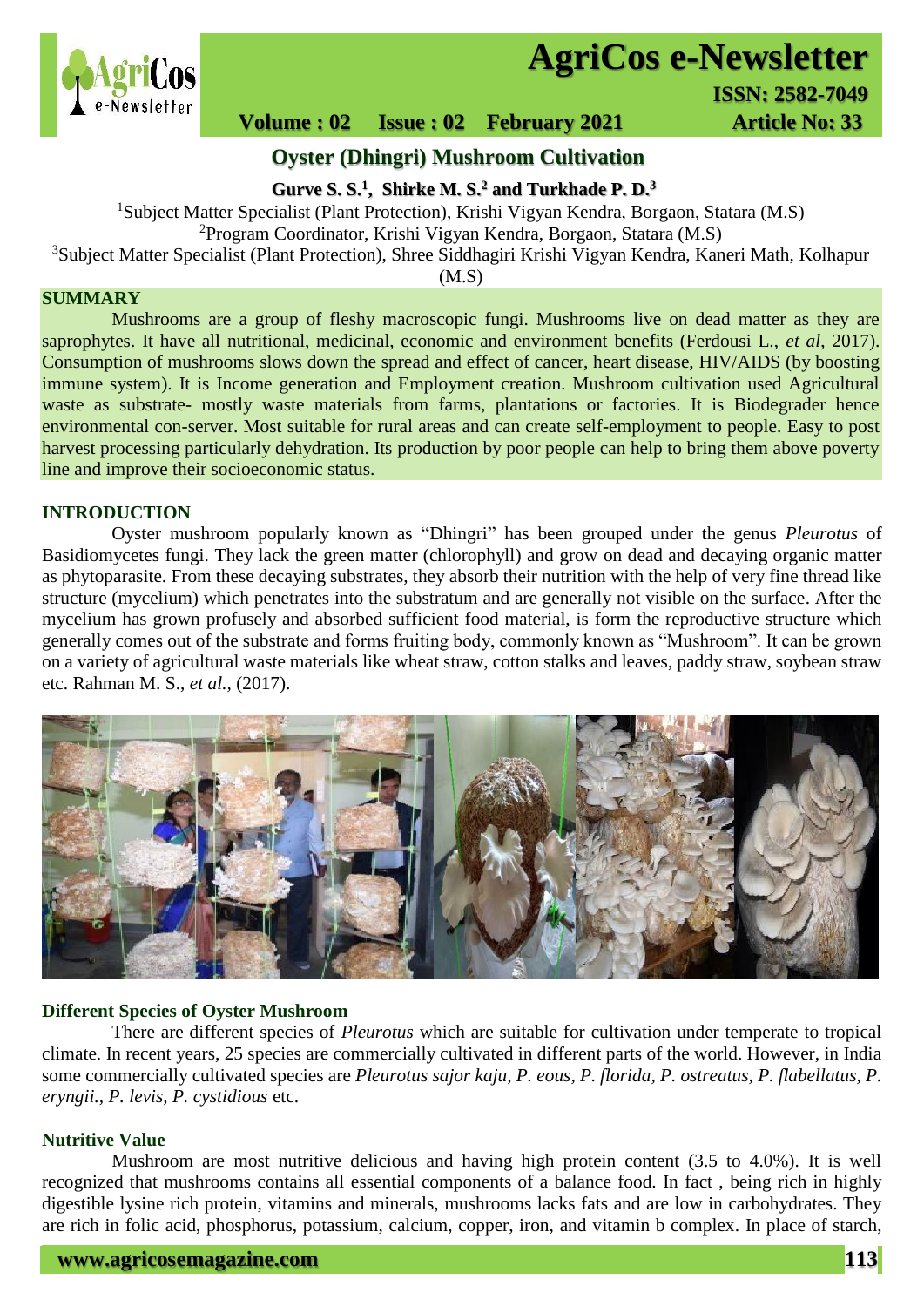mushroom contains sorbitol and linolenic acid. They are excellent source of Thiamin, Ribolavin, Niacin, Pantothenic acid, Biotin and Vitamin B, C and D which prevents many diseases caused due to deficiency. They are unique food for diabetic patients and obesity. Many medicinal mushrooms also showed hematological, antiviral, antitumour, antioxidant, cardiovascular and renal effect. The interesting fact is that the K: Na ratio is very high and it is suitable for people who suffer from hypertension. Besides its nutritional and medicinal value, mushrooms are relished as a source of food due to the pleasant aroma, taste and its fleshy nature.

#### **Advantages of Oyster Mushroom Production**

 This is the most popular subtropical mushroom and stands next only to the button and shitake mushrooms in world production. *Pleurotus* mushroom can degrade any kind of agricultural or forest wastes which are containing agricultural waste.

- It grows on wide range of agricultural waste.
- It can grow in wide Range of temperatures 15 C to 35 C
- Its conversion rate i. e. mushroom production from the substrate is highest
- It is less prone to diseases and competitor moulds than other mushrooms.
- Faster growth rate and easy cropping.
- Low cost of production.
- Most suitable for rural areas and can create self employment to people.
- Easy to post harvest processing particularly dehydration.
- Its production by poor people can help to bring them above poverty line and improve their socioeconomic status.
- Production is easy work because it requires only a little technical efficiency and a highly profitable agribusiness as evident for its lucrative benefit cost ratio (Ferdousi L., *et al*, 2017).

#### **Growing Conditions:**

 The oyster mushroom can be grown in ordinary thatched huts or semi permanent structures. The optimum temperature and humidity required about 25 C and 85 % respectively and it can be easily maintained without any artificial means during the period from June to March with little manual control. Adequate cross ventilation and defused sun light is necessary for spawn run and cropping.

#### **Cultivation Technique:**

- Select the locally available agricultural waste like paddy, wheat, cotton and soybean straw, which is well dried and carefully stored.
- This material is chopped in to pieces of 3 to5 cm and soaked in fresh water for 4 to 12 hrs depending upon hardness and further ensure that it become sufficient moist and soft.
- It is removed from water and allowed to drain off excess water. The straw can retain upto 60 % moisture of its dry weight and it favour the growth of mushroom mycelium.

#### **Pasteurization of Straw**

 The mushroom mycelium growth can take place on simple water treated straw but there are number of other cellulolytic mold already present on straw. These competitor molds sometimes restrict the growth of *Pleurotus* mushroom mycelium due to secretion of toxic substances or metabolites. Following are the methods to kill undesirable microorganisms present in straw to favour the growth of *Pleurotus* mycelium.

- Hot water treatment: The substrate (straw) is soaked in hot water at 80<sup>0</sup> C for 1 hour and after removing from hot water, excess water is drained off.
- **Steam treatment:** The steam is generated by boiler and inserted in bulk straw for 1 hour.
- **Autoclaving:** The moist straw can be sterilized in autoclave at 30 Lb presser for 30 minutes.
- **Chemical treatment :** The dry straw after chopping is soaked in water for 16 t0 18 hrs by adding Carbendazim @ 7.5 + Formalene @ 125 ml per 100 L of water. However, this method is not applicable for growing organic mushrooms.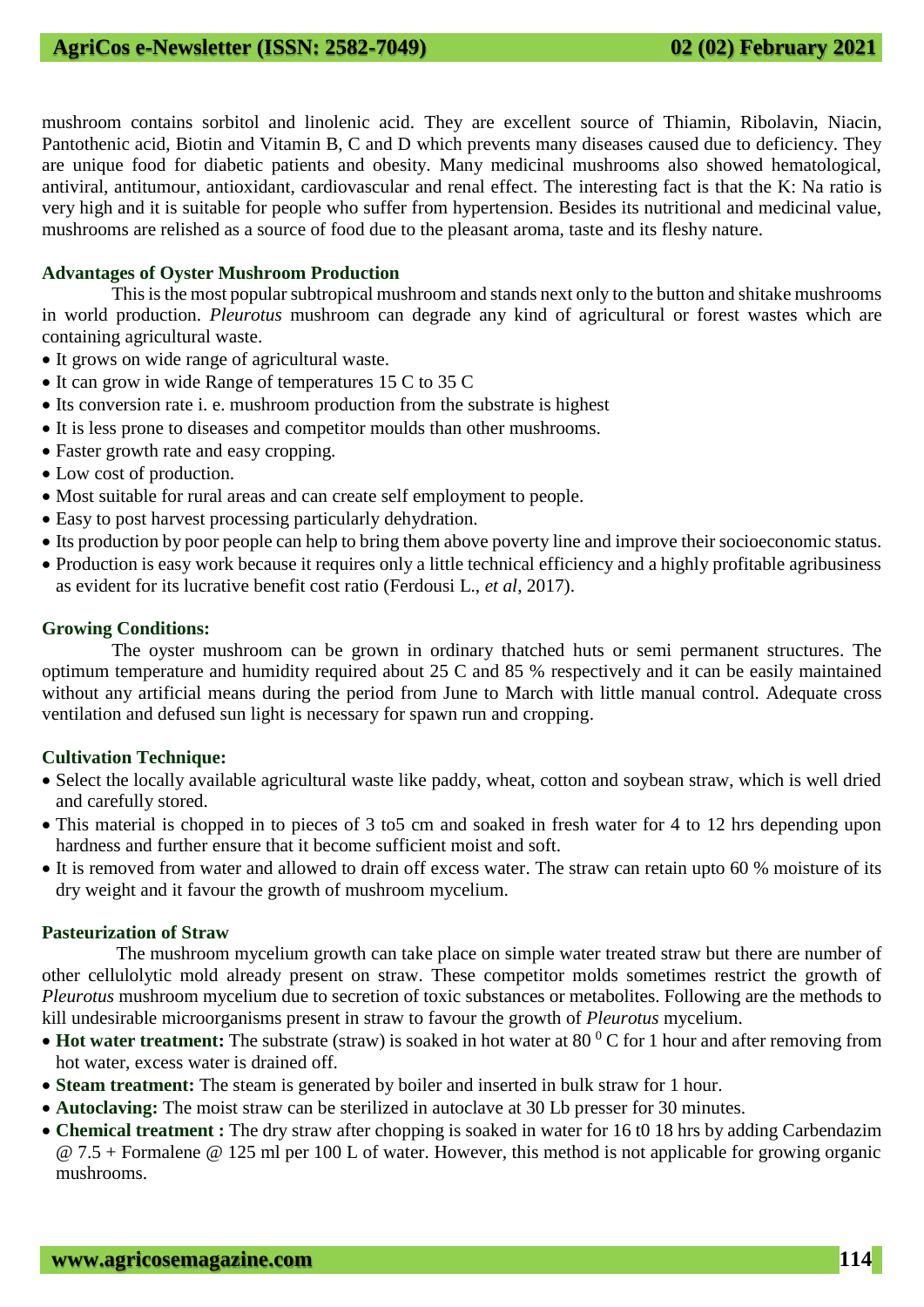- After pasteurization, 5 to 6 kg of wet sterilized straw having 60 % moisture is filled into polythene bag of 35 x 55 cm size.
- While filling the straw, spawn is added into layers of 5 to 8 cm and pressed gently.
- 200 gm spawn is sufficient for 10 Kg of wet straw.
- The bag is tied and 20 -30 pin holes are made all over the surface of bag.
- It is the put over a stand or rack and incubated for 15 days. During this period mycelia growth is completed which shows white colour.
- Then bed is taken out from the bag and watered with spray pump once /twice a day depending upon weather. Humidity of 80 to 90 % is maintained in growing room.
- Pinheads will start appearing within 3 to 4 days and attain their full size within 8 to 10 days after removing of polythene bag.
- All mushrooms on the beds are harvested by twisting with hands at a time and packed into perforated polythene bags.
- After harvesting the mushroom, little outer portion of the bed is scrapped and beds are again watered regularly for second flush.
- Three flushes of mushroom are harvested at an interval of 8 to 10 days.
- An average yield of 70 % of the dry weight of substrate can be obtained from three flushes within 30 days.
- The fresh mushroom can be stored under refrigeration for 4 to 5 days or they can be easily dried either by using tray drier or keeping in bright sunlight for 2 to 3 days.
- From one Kg fresh mushroom 100 gm dried mushroom are obtained. The dried mushroom can be preserved for 5 to 6 months.

#### **Shelf Life**

Unlike white button mushroom, the oyster mushroom fruit bodies can be easily dried and stored dried oyster mushrooms can instantly used after soaking in hot water for 5 to 10 minutes or it can be used in powdered form for several preparations. Fresh mushrooms have a shelf life of 24 to 48 hrs even at room temperature.

#### **Plant Protection**

If the incidence of green mould disease is observed, remove the affected portion and treat the patch with 2 % formalin solution. In case the insect infestation is noticed, spray beds with 0.02 % Malathion.

#### **Marketing**

There is demand for mushroom from departmental stores, bakeries, hotels and catering agencies in big metropolitan cities. It has also got export potential in developed counties like America, Japan and Canada etc.

#### **Recipes**

Different types of recipes i. e. Indian, Continental and Chinese viz., Mushroom Paneer, Noodles, Bhurji, Soup, Pizza, Omlet, Pulav, Manchuriaan, Biryani, Roles, Pakoda, Samosa, Curry, Fry, Pickles, Papad, Biscuits etc. can be prepared from fresh/dry oyster mushrooms.

#### **Challenges in Mushroom Growing**

- Lack of skills on mushroom production
- Spawn is expensive and quality not guaranteed
- Lack of awareness of benefits of mushroom
- Traditional beliefs of some communities

#### **CONCLUSION**

 Mushroom posses unique flavor and exotic taste. It is a rich source of quality proteins (20-35% on dry weight basis), which is higher than the protein content of vegetables and fruits Finn J. A. & Giller P. S. (2000).